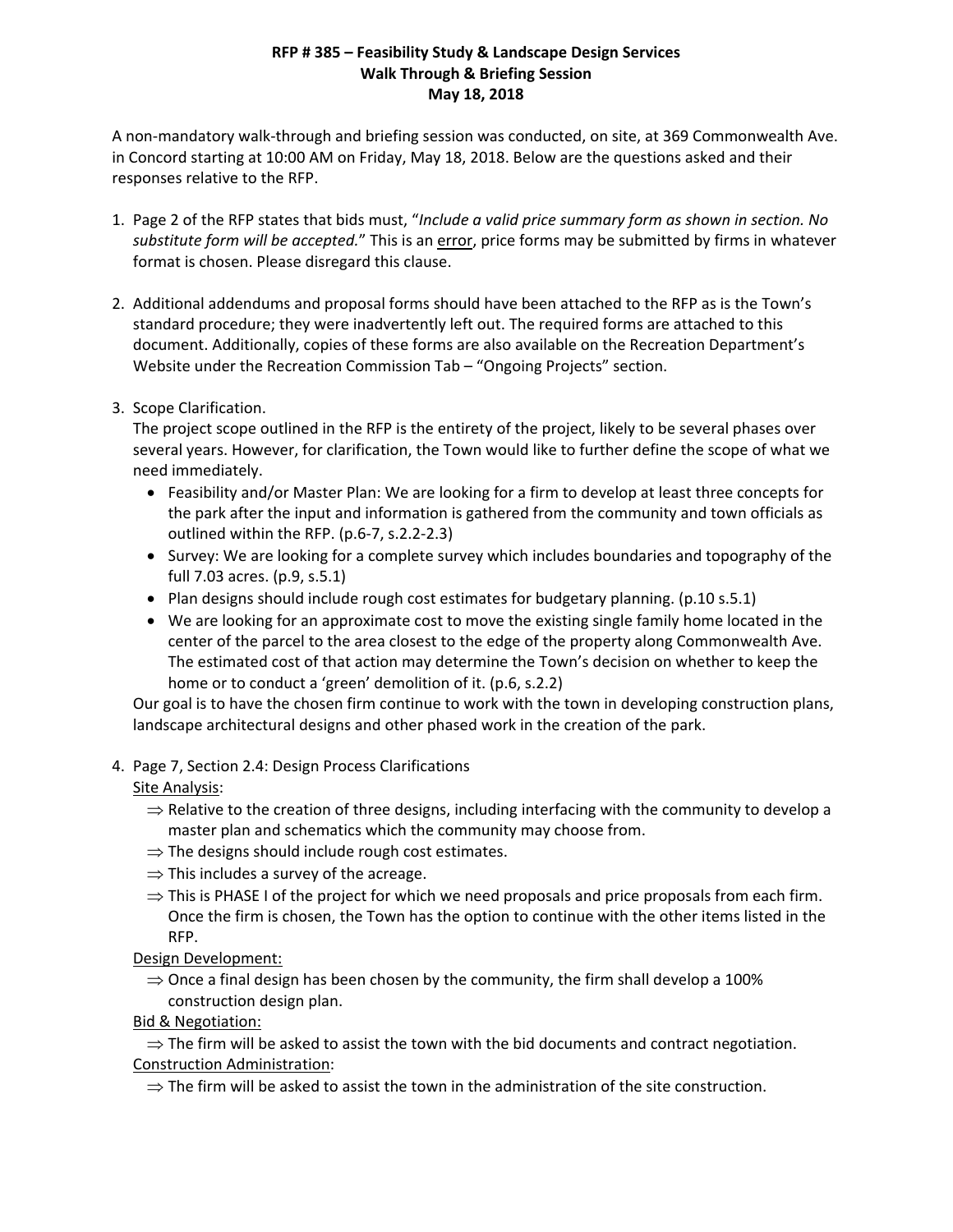# **Town of Concord**

# **CERTIFICATE OF NON-COLLUSION**

The undersigned certifies under the penalties of perjury that this bid or proposal has been made and submitted in good faith and without collusion or fraud with any other person. As used in this certification, the word" person" shall mean any natural person, business, partnership, corporation, union, club, or other organization, entity, or group of individuals.

 $\overline{\phantom{a}}$  ,  $\overline{\phantom{a}}$  ,  $\overline{\phantom{a}}$  ,  $\overline{\phantom{a}}$  ,  $\overline{\phantom{a}}$  ,  $\overline{\phantom{a}}$  ,  $\overline{\phantom{a}}$  ,  $\overline{\phantom{a}}$  ,  $\overline{\phantom{a}}$  ,  $\overline{\phantom{a}}$  ,  $\overline{\phantom{a}}$  ,  $\overline{\phantom{a}}$  ,  $\overline{\phantom{a}}$  ,  $\overline{\phantom{a}}$  ,  $\overline{\phantom{a}}$  ,  $\overline{\phantom{a}}$ 

(Signature of individual submitting bid or proposal)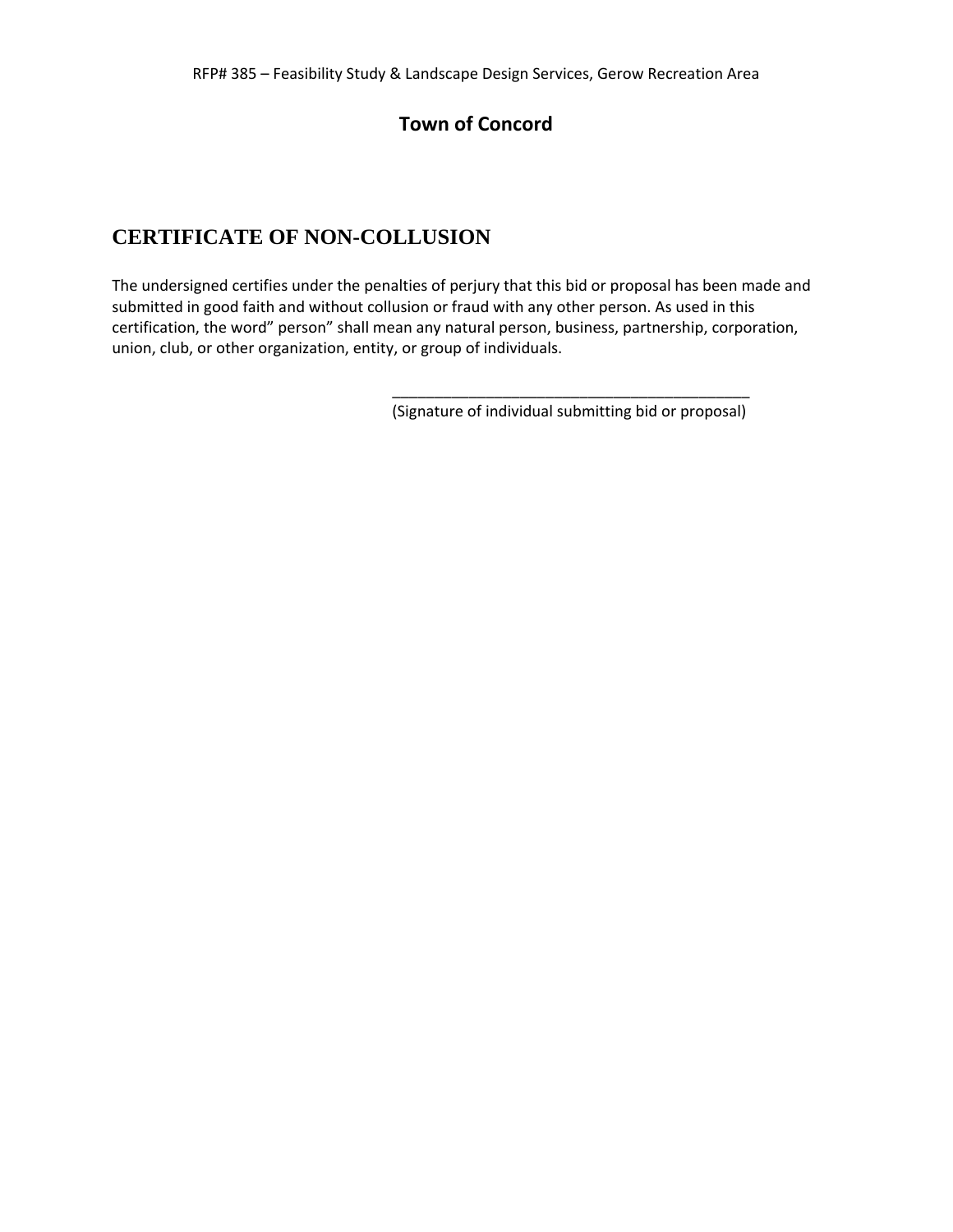## **Town of Concord RFP #385**

#### TAX COMPLIANCE CERTIFICATION:

Pursuant to M.G.L. c.62C, S.49A, I certify under the penalties of perjury that, to the best of my knowledge and belief, I am in compliance with all the laws of the Commonwealth relating to taxes, reporting of employees and contractors, and withholding and remitting child support.

| <u> 1989 - Johann Stoff, deutscher Stoff, der Stoff, der Stoff, der Stoff, der Stoff, der Stoff, der Stoff, der S</u> |
|-----------------------------------------------------------------------------------------------------------------------|
|                                                                                                                       |
|                                                                                                                       |
|                                                                                                                       |
|                                                                                                                       |
| SOCIAL SECURITY NUMBER(S) OR FEDERAL ID NUMBER: ___________________                                                   |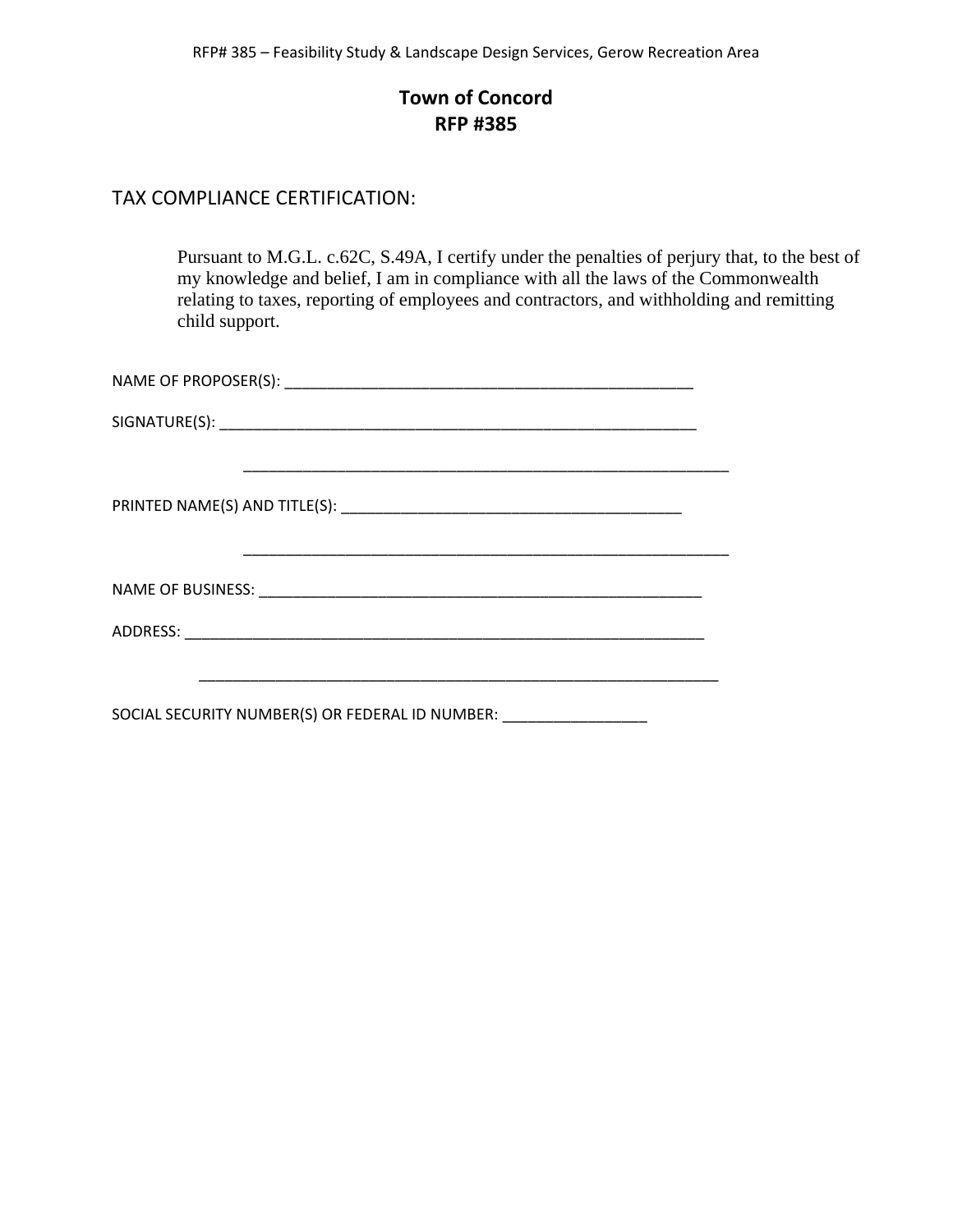### **Town of Concord RFP #385 Feasibility & Design Services**

## Disclosure of Beneficial Interests in Real Property Transaction

This form contains a disclosure of the names and addresses of all persons with a direct or indirect beneficial interest in the real estate transaction described below. This form must be filed with the Massachusetts Commissioner of Capital Asset Management and Maintenance, as required by M.G.L. c.7, S.40J, prior to the conveyance of or execution of a lease for the real property described below. Attach additional sheets if necessary.

| 1. Public agency involved in this transaction: _______<br>(Name of jurisdiction) |                                                                                                                                                                                                                                                                                                                                                                                                                                                                                                                   |  |                   |  |  |
|----------------------------------------------------------------------------------|-------------------------------------------------------------------------------------------------------------------------------------------------------------------------------------------------------------------------------------------------------------------------------------------------------------------------------------------------------------------------------------------------------------------------------------------------------------------------------------------------------------------|--|-------------------|--|--|
|                                                                                  | 2. Complete legal description of the property:                                                                                                                                                                                                                                                                                                                                                                                                                                                                    |  |                   |  |  |
|                                                                                  | 3. Type of transaction:                                                                                                                                                                                                                                                                                                                                                                                                                                                                                           |  |                   |  |  |
|                                                                                  | 4. Seller(s) or Lessor(s):                                                                                                                                                                                                                                                                                                                                                                                                                                                                                        |  |                   |  |  |
|                                                                                  | Purchaser(s) or Lessee(s):                                                                                                                                                                                                                                                                                                                                                                                                                                                                                        |  |                   |  |  |
| 5.                                                                               | Names and addresses of all persons who have or will have a direct or indirect beneficial interest in the<br>real property described above. Note: If a corporation has, or will have a direct or indirect beneficial<br>interest in the real property, the names of all stockholders must also be listed except that, if the stock of<br>the corporation is listed for sale to the general public, the name of any person holding less than ten<br>percent of the outstanding voting shares need not be disclosed. |  |                   |  |  |
|                                                                                  | Name                                                                                                                                                                                                                                                                                                                                                                                                                                                                                                              |  | Address           |  |  |
|                                                                                  |                                                                                                                                                                                                                                                                                                                                                                                                                                                                                                                   |  |                   |  |  |
|                                                                                  | Continued                                                                                                                                                                                                                                                                                                                                                                                                                                                                                                         |  |                   |  |  |
| 5.                                                                               | None of the persons listed in this section is an official elected to public office in the Commonwealth<br>of Massachusetts except as noted below:                                                                                                                                                                                                                                                                                                                                                                 |  |                   |  |  |
|                                                                                  | Name                                                                                                                                                                                                                                                                                                                                                                                                                                                                                                              |  | Title or position |  |  |
|                                                                                  |                                                                                                                                                                                                                                                                                                                                                                                                                                                                                                                   |  |                   |  |  |